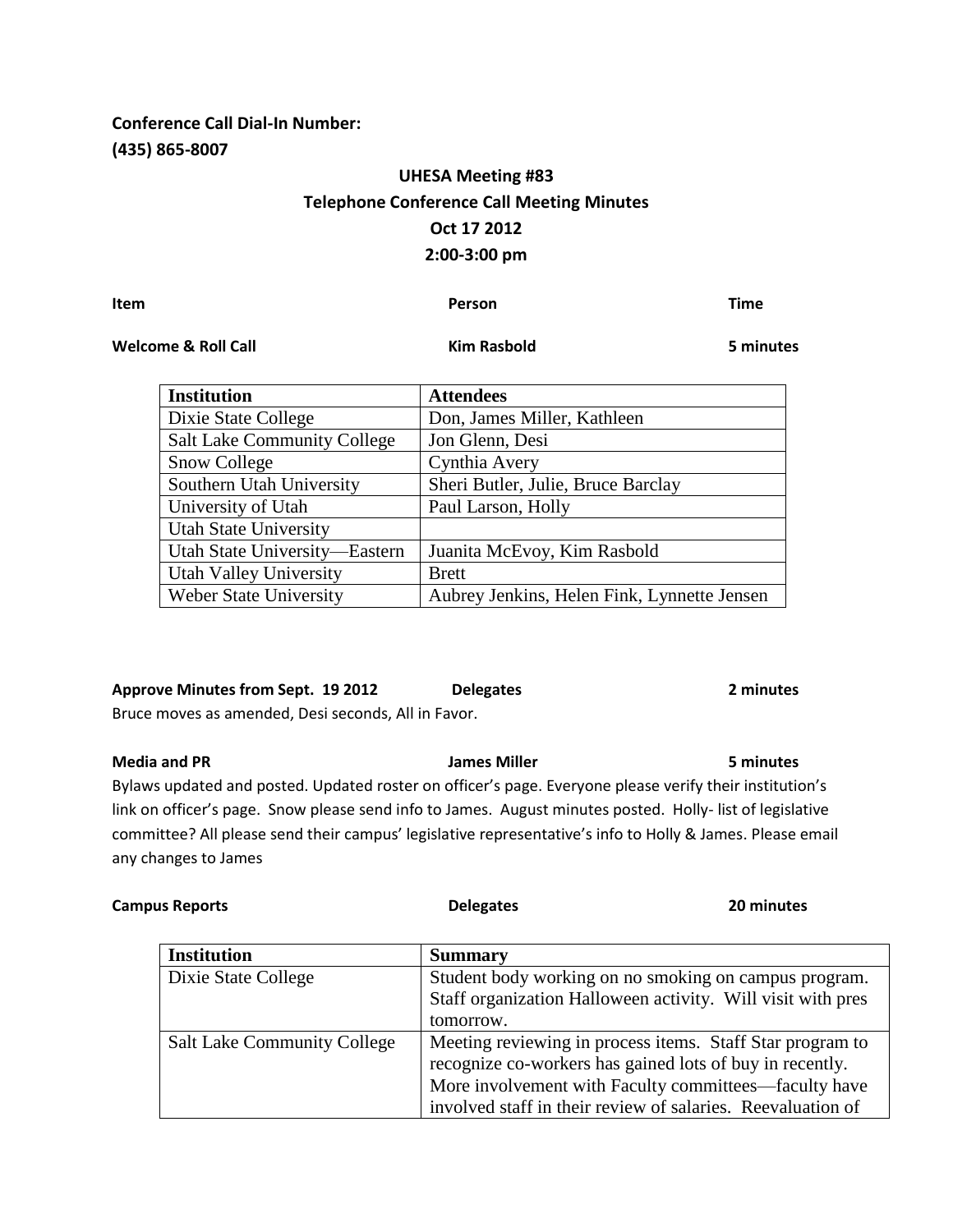|                               | job types—now grouped in "families" trying to find ways to                                                            |  |  |
|-------------------------------|-----------------------------------------------------------------------------------------------------------------------|--|--|
|                               | overcome people stuck in "families" due to lack of                                                                    |  |  |
|                               | education.                                                                                                            |  |  |
| <b>Snow College</b>           | Will share a report at the next meeting. The committee                                                                |  |  |
|                               | would like to welcome Cynthia.                                                                                        |  |  |
| Southern Utah University      | HR director asked to review sick leave conversion policy—                                                             |  |  |
|                               | HR wants to make automatic process, staff assoc has some                                                              |  |  |
|                               | concerns. If employee is not involved, will they know that                                                            |  |  |
|                               | times are converted. Staff assoc has asked that they look at                                                          |  |  |
|                               | changing process to opt in rather than opt out. other                                                                 |  |  |
|                               | concerns about how reported in Banner (reported as "leave                                                             |  |  |
|                               | taken") HSA is trying to award people who are not taking                                                              |  |  |
|                               | sick days. Discussion about opt in/opt out—sick leave                                                                 |  |  |
|                               | conversion. Welcome wagon for new employees. Faculty                                                                  |  |  |
|                               | rep brought up that faculty senate is considering proposing                                                           |  |  |
|                               | benefit coverage for domestic partners. Conflicting info                                                              |  |  |
|                               | about cost to do so, faculty senate will explore further                                                              |  |  |
| University of Utah            | Annual employee appreciation 9/27 5000 staff through.<br>Looking to amend bylaws of their organization. Senior VP     |  |  |
|                               | of HR retired, current job search (organization falls under                                                           |  |  |
|                               | HR).                                                                                                                  |  |  |
| <b>Utah State University</b>  |                                                                                                                       |  |  |
| Utah State University-Eastern | Social committee planning quarterly activity 10/30                                                                    |  |  |
|                               | employee recognition. (soup social) amendment to bylaws                                                               |  |  |
|                               | concerning health and wellness committee                                                                              |  |  |
| <b>Utah Valley University</b> | Assoc VP for HR job search ongoing. Alexis is part of                                                                 |  |  |
|                               | search committee. Benefits committee researching                                                                      |  |  |
|                               | possibility of adding high deductible plan, HSA. PACE                                                                 |  |  |
|                               | deeply involved in research and education of employees.                                                               |  |  |
|                               | Annual holiday social in December. Funding recently                                                                   |  |  |
|                               | restored for the social (operating budget cut in 2009,                                                                |  |  |
|                               | employee outcry so ended up funding anyway, budget                                                                    |  |  |
|                               | restored). Discussion about questions mentioned last                                                                  |  |  |
|                               | month. November meeting will focus on admin report of                                                                 |  |  |
|                               | data collected. Purpose is to inform admin of what                                                                    |  |  |
|                               | employees are thinking/moral. Admin is very concerned                                                                 |  |  |
|                               | with feedback from staff- feedback valued by admin.                                                                   |  |  |
| Weber State University        | CSAC- nationwide president search, Dr. Charles Whyte<br>beginning Jan 1 <sup>st</sup> . CSAC & PSAC involved in final |  |  |
|                               | conversations with candidates. Service leave proposal has                                                             |  |  |
|                               | been forwarded to VPs who have sent it to their division                                                              |  |  |
|                               | directors. Waiting for it to come back to President's                                                                 |  |  |
|                               | council. UVU also has a similar benefit which can be used                                                             |  |  |
|                               | throughout the year and is available to many types of                                                                 |  |  |
|                               | service. WSU is structured so that must be used on 3 WSU-                                                             |  |  |
|                               | centric days, tracked by community involvement center.                                                                |  |  |